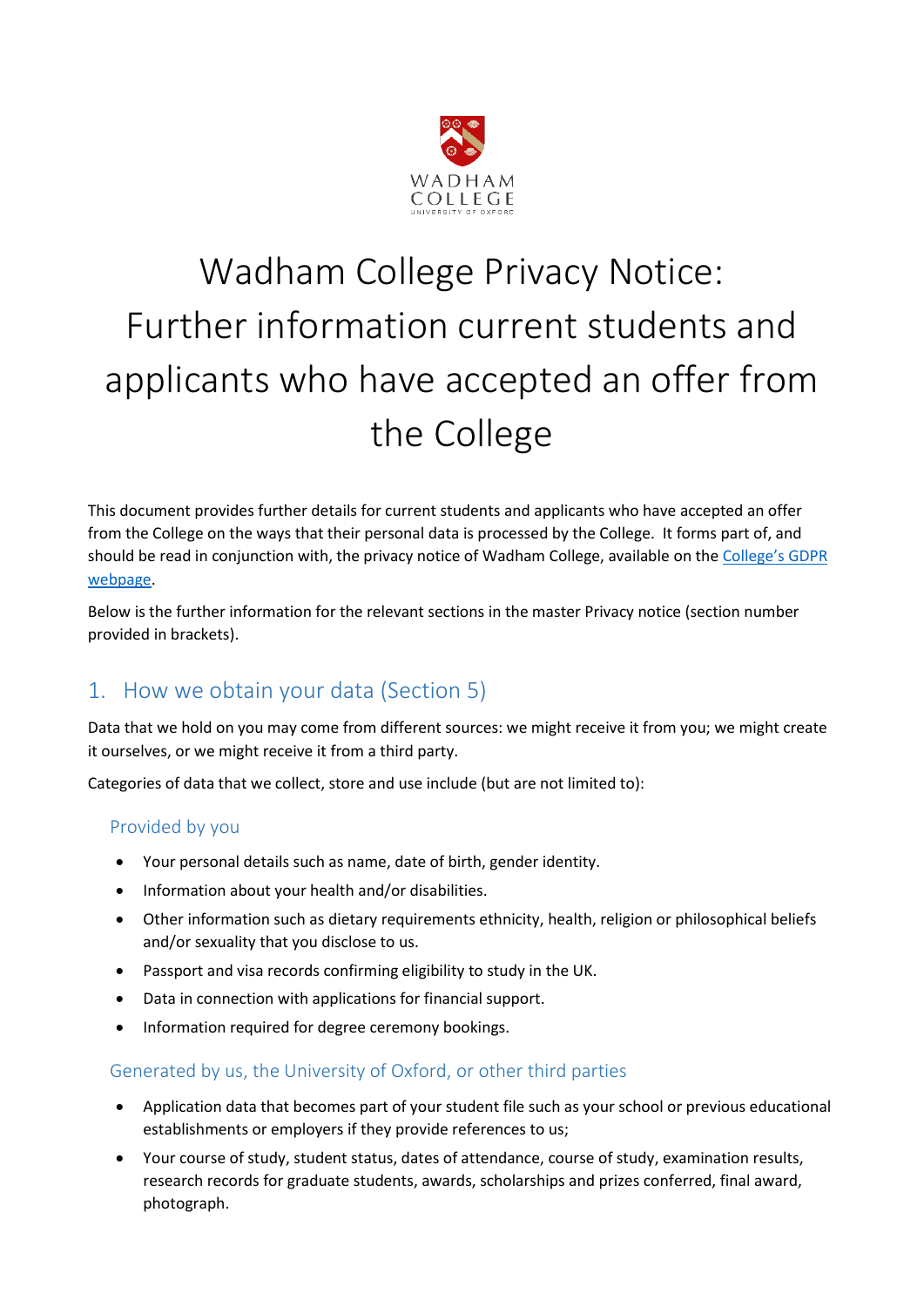- Data that we and our staff generate about you, such as IT records, reports on tutorials and records in connection with your accommodation at Wadham College;
- Financial records including those related to the payment of your fees, accommodation and meals at Wadham;
- The University of Oxford, which operates a number of systems that Colleges have access to, including access to your examination results, fees outstanding, degree ceremony bookings, emergency contact details, student loan status, "right to work" checks and visa information, disability information and reports by supervisors;
- Family members, Fellow students, friends, and other contacts who may provide us with information about you if and when they contact us, or vice versa;
- Other external sources such as funding bodies, GPs or other medical practitioners.

# 2. Details of our processing activities, including our lawful basis for processing (Section 9)

## Data that you provide to us and the possible consequences of you not providing it

Most data that you provide to us is a contractual requirement. If you do not provide us with information that you are contractually obliged to provide, the consequences will depend on the particular circumstances. In some cases we may not be able to provide you with certain services; in other cases, this could result in disciplinary action or the termination of your contract.

## Other sources of your data

Apart from the data that you provide to us, we may also process data about you from a range of sources as described under section 1.

Examples of data that we process, either provided by you or generated by others, together with the relevant lawful grounds is provided below.

#### **For the performance of a contract:**

- Data that is necessary to the operation of the Wadham College/student contract or to the functioning of Wadham College including:
	- o any data about you contained in your assessed work, our assessments of your work and details of any qualifications you are awarded;
	- o details of any disciplinary complaints or decisions about you;
	- o your contact and accommodation details;
	- o any communications you have with us, and any communications we generate about you, for example if you ask us to defer your studies to a later academic year;
	- o details of any payments that you make to us, including your bank/payment card details.
- Data you and others sent us when you applied to us (including information sent to us via UCAS and your predicted grades). This includes your academic record and personal statement which we use to assess your application and references;
- Data that we voluntarily provide about you, either whilst you are a student or after you graduate, for example if you ask us for a reference.
- Bank and other payment details, where we need to reimburse you, or where you provide such details to us when making a payment.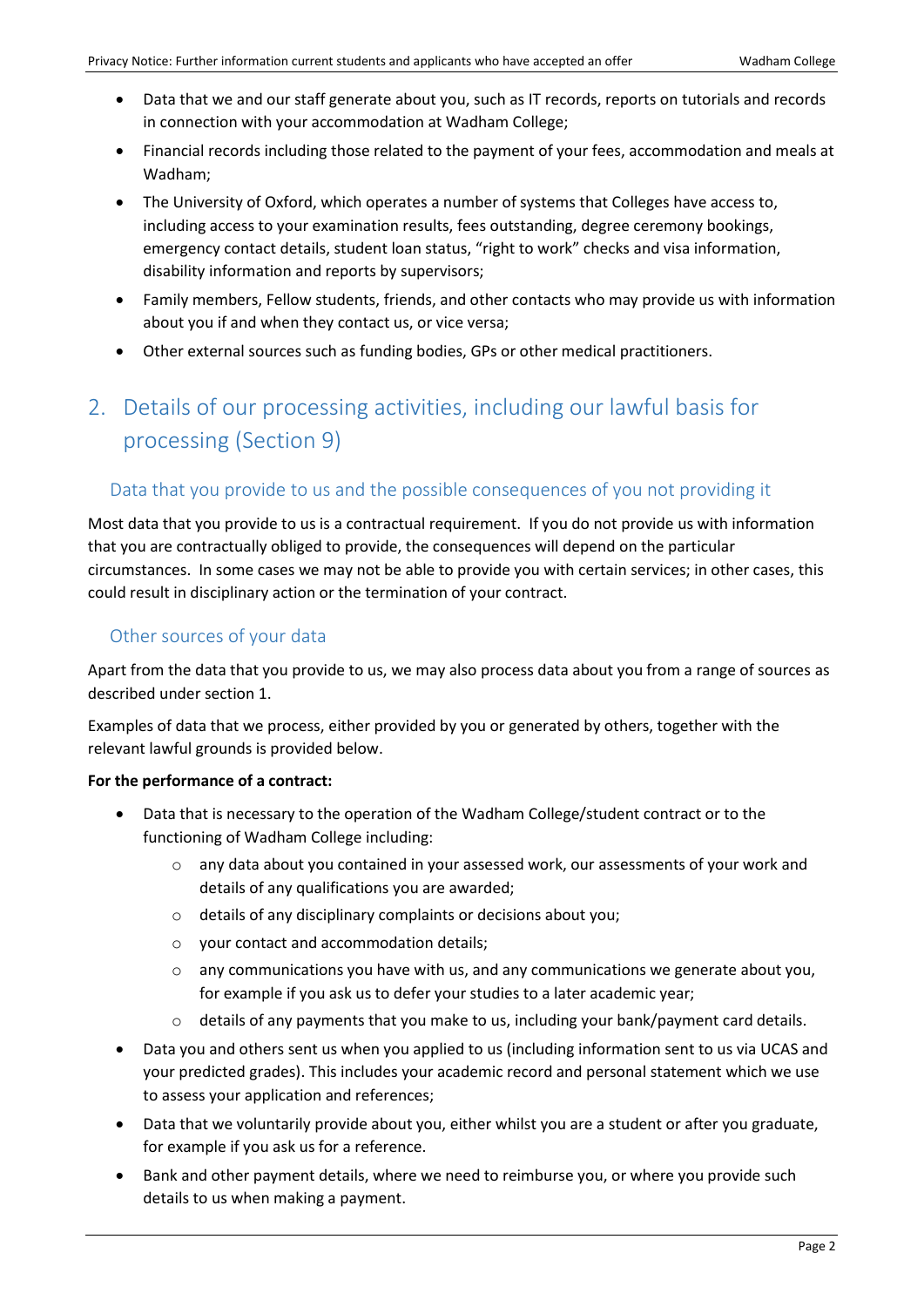#### **To comply with a legal obligation:**

- Where you inform us of a health condition or disability. We will take this information into account when considering whether to make a reasonable adjustment under equality law and in other cases where we are legally required to.
- Information about you that UK immigration law requires us to record or to report to the immigration authorities.
- Information that you voluntarily provide to us about any disabilities or health conditions you have, and about your age, ethnicity, gender, religion and belief, and/or sexual orientation. We will process this as part of the equality monitoring that we undertake pursuant to our legal obligations under the Equality Act 2010.

#### **Legitimate Interests:**

Some data is processed for the purposes of our or someone else's **legitimate interests**, except where overridden by your data protection rights and freedoms. This includes:

- Data on scholarships and prizes. The College has a legitimate interest in making awards and awarding scholarships and prizes to students, and in fulfilling the wishes of its benefactors.
- Records of attendance at and participation in College Committee meetings. The College has a legitimate interest in having student representatives on certain committees, and it is necessary to process your data for those committees to function properly.
- Emergency contact details. The College and its students have a legitimate interest in the College being able to contact someone you nominate for emergency situations.
- Data provided to Endsleigh Insurance to validate the residency status of students in College accommodation in order to expedite the claims process and ensure that Endsleigh treats students as existing or past policyholders when they contact the company directly.

#### **Consent:**

Information that appears in marketing and outreach materials, such as photographs and quotations about your experience.

#### **Performance of a task in the public interest:**

This includes areas where the College must comply with its statutory obligations concerning equality and to make reasonable adjustments. An example would be requests for assistance with academic matters, such as applications for special examination arrangements, requests for extensions to written work and submission of extenuating circumstances.

Where Special Category data or data relating to criminal convictions or allegations is processed, this will be as set out in section six and seven of the Privacy notice.

## 3. How long we keep your data (Section 12)

We retain your personal information for as long as necessary to fulfil the purposes for which it was collected, including for the purpose of satisfying any legal, accounting or reporting requirements.

The retention period, will depend on the category of the data. As a general guide, our expected retention periods are as follows: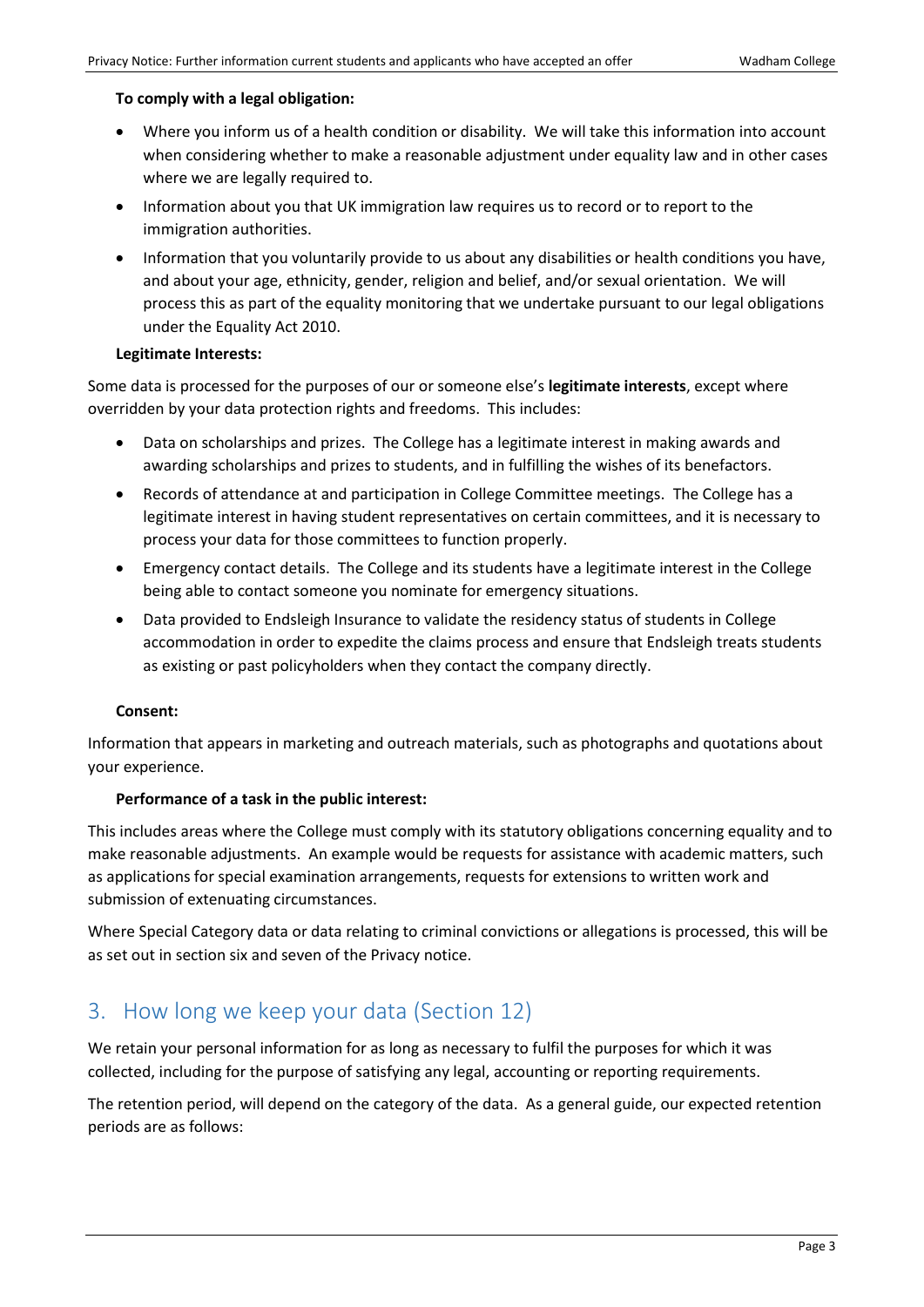| <b>Expected retention period</b>                                                                                                                                                                                                                        | Data                                                                                                                                                                                                                                                                                                                                                                                                                                                                                                                                                                                                                                                                                                                                                                                                                                                                                     |
|---------------------------------------------------------------------------------------------------------------------------------------------------------------------------------------------------------------------------------------------------------|------------------------------------------------------------------------------------------------------------------------------------------------------------------------------------------------------------------------------------------------------------------------------------------------------------------------------------------------------------------------------------------------------------------------------------------------------------------------------------------------------------------------------------------------------------------------------------------------------------------------------------------------------------------------------------------------------------------------------------------------------------------------------------------------------------------------------------------------------------------------------------------|
| Three months after you cease to be a<br>registered student                                                                                                                                                                                              | Email                                                                                                                                                                                                                                                                                                                                                                                                                                                                                                                                                                                                                                                                                                                                                                                                                                                                                    |
| Twelve months                                                                                                                                                                                                                                           | Computer information (log-in information, internet use records, device<br>details)                                                                                                                                                                                                                                                                                                                                                                                                                                                                                                                                                                                                                                                                                                                                                                                                       |
| One year following the end of the<br>academic year in which you ceased to be<br>a registered student                                                                                                                                                    | Records relating to your accommodation                                                                                                                                                                                                                                                                                                                                                                                                                                                                                                                                                                                                                                                                                                                                                                                                                                                   |
| Six years following the end of the<br>academic year in which you ceased to be<br>a registered student unless a<br>subsequent complaint or appeal has<br>arisen, in which case the retention<br>period will be six years from conclusion<br>of the case. | The following data will be removed as far as possible and practicable:<br>Data relating to your admission unless this is on your application form.<br>Where not on an application form, details of personal life including health,<br>family/financial circumstances, ethnicity, sexuality, political opinions,<br>religious or philosophical beliefs. Emergency contact details. Medical and<br>other records relating to requests for suspension or extenuating<br>circumstances for examinations. Welfare records relating to support and<br>counselling unless these form medical records to be retained in line with<br>NHS guidelines and policy.<br>Disciplinary, harassment and grievance records and those relating to<br>criminal convictions will be reviewed at this point and removed unless<br>there is a legal requirement or other lawful grounds for further retention. |
| Seven years following the end of the<br>financial year in which you ceased to be<br>a registered student                                                                                                                                                | Financial records including those related to your fees, battels and any<br>financial support.                                                                                                                                                                                                                                                                                                                                                                                                                                                                                                                                                                                                                                                                                                                                                                                            |
| Seven years following the incident                                                                                                                                                                                                                      | Records relating to information security incidents and PC misuse.                                                                                                                                                                                                                                                                                                                                                                                                                                                                                                                                                                                                                                                                                                                                                                                                                        |
| Fifteen years following the end of the<br>academic year in which you ceased to be<br>a registered student                                                                                                                                               | References we provide for you.                                                                                                                                                                                                                                                                                                                                                                                                                                                                                                                                                                                                                                                                                                                                                                                                                                                           |
| Permanent                                                                                                                                                                                                                                               | Core student record including:<br>Name, date of birth, gender, application form and references, student<br>status, dates of attendance including any periods of suspension of studies,<br>academic records including course of study and outcome of your studies,<br>examination results, research records for graduate students, awards,<br>scholarships and prizes conferred, student photo.                                                                                                                                                                                                                                                                                                                                                                                                                                                                                           |
| Permanent                                                                                                                                                                                                                                               | Records of College cultural life: photographs and written records of teams,<br>choirs, clubs and societies, plays and performances, participation in events<br>and sporting fixtures                                                                                                                                                                                                                                                                                                                                                                                                                                                                                                                                                                                                                                                                                                     |
| Permanent                                                                                                                                                                                                                                               | Records of attendance at and participation in College Committee meetings.<br>Papers, including anonymised statistics used for equality access and other<br>reporting, received by Governing Body or other College Committees or<br>published in related reports. Data in the Tutorial list and College Gazette.                                                                                                                                                                                                                                                                                                                                                                                                                                                                                                                                                                          |

## 4. Contact details (Section 3)

If you have any questions on the above information or other queries about your data, please contact the Academic Administrator.

Email[: admin@wadham.ox.ac.uk;](mailto:admin@wadham.ox.ac.uk) Tel: (01865) 277946

A full record of our processing activity is available on request from the Data Protection Officer at Wadham College.

Data Protection Officer, Wadham College, Parks Road, Oxford OX1 3PN Email[: data.protection@wadham.ox.ac.uk;](mailto:data.protection@wadham.ox.ac.uk) Tel: (01865) 277900